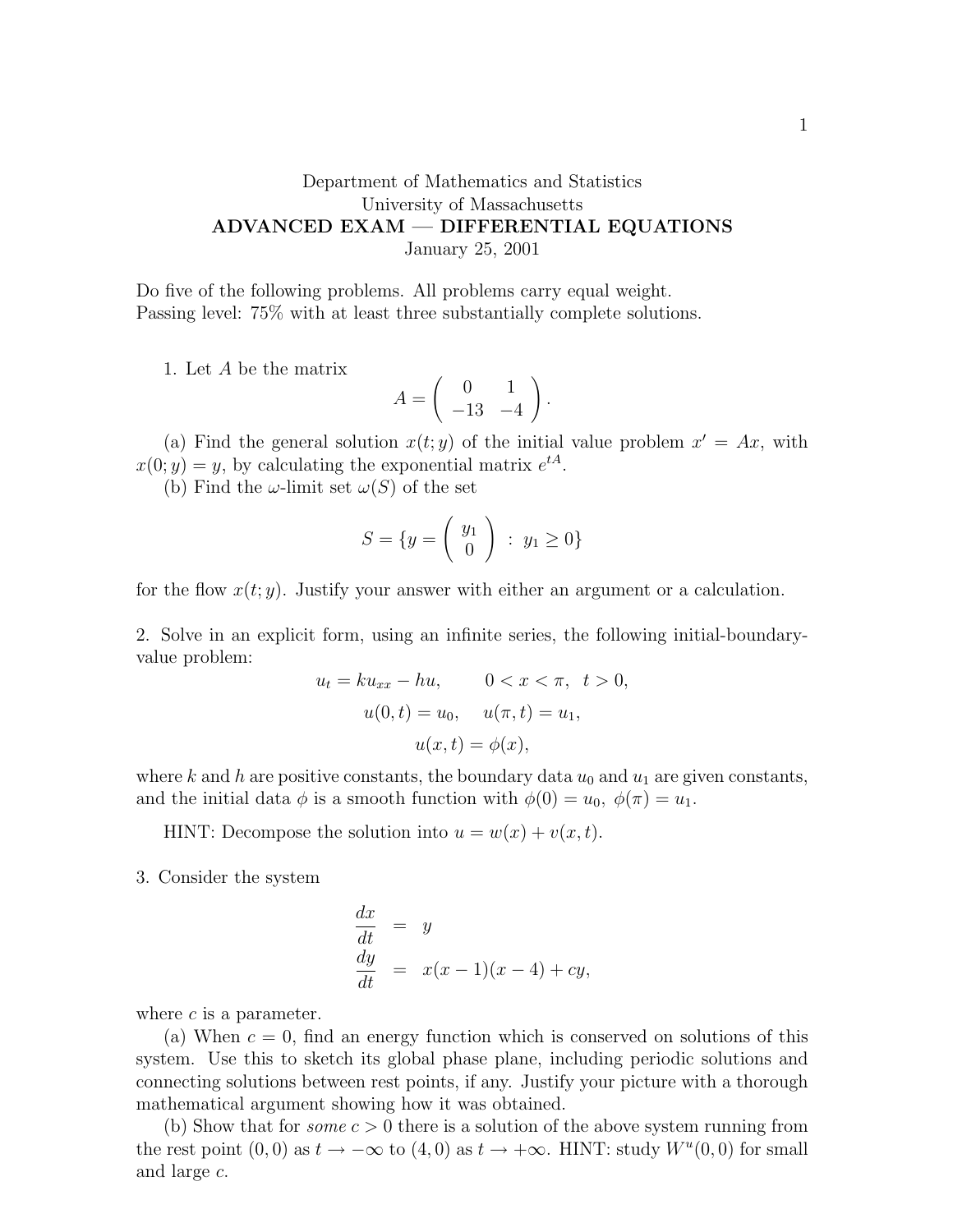4. (a) Derive the weak formulation of the elliptic boundary-value problem

$$
-\Delta u + cu = f(x) \quad \text{in } \Omega,
$$
  

$$
\frac{\partial u}{\partial \nu} + au = 0 \quad \text{on } \partial \Omega.
$$

Assume that  $\Omega$  is a bounded domain in  $\mathbb{R}^n$ , whose boundary  $\partial\Omega$  is smooth and has outward directed unit normal  $\nu$ , that  $f \in L^2(\Omega)$ , and that the constants a and c are positive.

HINT: First motivate the weak formulation by manipulating classical solutions, and then state it precisely for weakly differentiable functions.

(b) Prove that weak solutions to this BVP are unique.

5. Show by example that the initial-value problem for the Laplace equation is ill-posed. Namely, consider the problem

$$
u_{xx} + u_{yy} = 0 \t 0 < x < 1, 0 < y,
$$
  

$$
u(x, 0) = \phi(x), \t u_y(x, 0) = \psi(x),
$$

and show that its smooth solutions have the following property: for every  $\eta > 0$ , and for any (arbitrarily small)  $\delta, \epsilon > 0$ , it is possible to find initial data such that

$$
\max_{0 \le x \le 1} |\phi(x)| \le \delta, \quad \max_{0 \le x \le 1} |\psi(x)| \le \delta,
$$

and yet such that the corresponding solution satisfies

$$
\max_{0 \le x \le 1} |u(x, \eta)| \ge \frac{1}{\epsilon}.
$$

6. Consider the system

$$
\frac{dx}{dt} = -x^3, \quad x(0) = x_0
$$
  

$$
\frac{dy}{dt} = y + x^2, \quad y(0) = y_0.
$$

(a) Find an explicit (integral) representation for the center manifold  $y_o = h(x_0)$ in a neighborhood of the rest point  $(0, 0)$  for this system.

HINT: Look for solutions  $y(t)$  of the second equation which remain bounded as  $t \to +\infty$ , using the explicit solution of the first equation.

(b) Calculate the first two nonvanishing terms in the Taylor series expansion for  $y_0 = h(x_0)$  around  $x_0 = 0$ .